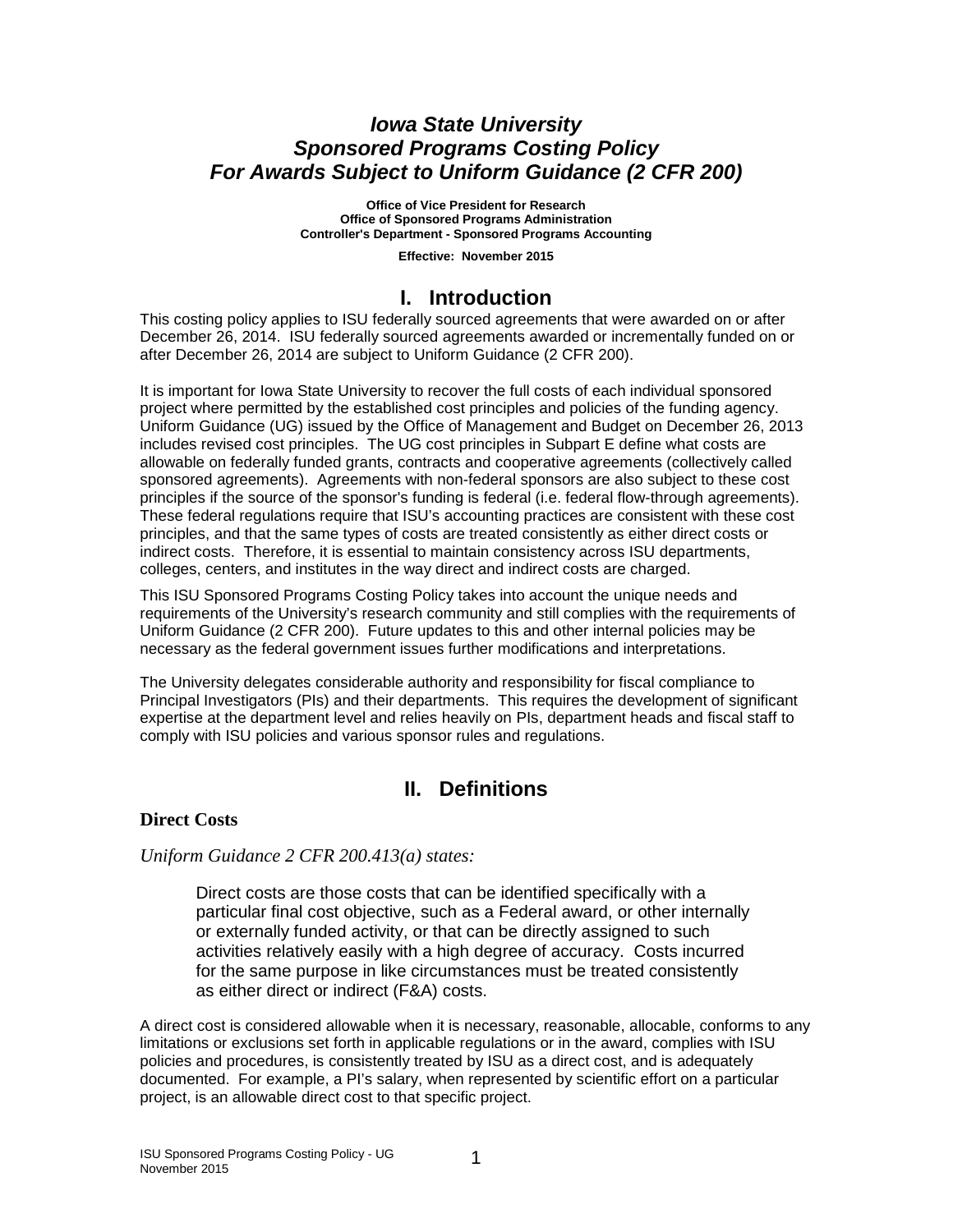**Facilities and Administrative Costs** (a.k.a. F&A, Indirect Costs or Overhead Costs)

*Uniform Guidance 2 CFR 200.56 states:*

Indirect (F&A) costs means those costs incurred for a common or joint purpose benefitting more than one cost objective, and not readily assignable to the cost objectives specifically benefitted, without effort disproportionate to the results achieved.

At institutions of higher education, indirect costs must be classified within two broad categories: Facilities and Administration. The indirect costs category Facilities includes building and equipment depreciation, equipment and capital improvements, library expenses, and operation and maintenance expenses. The indirect costs category Administration includes general and administrative expenses, departmental administrative expenses, and sponsored projects administration expenses.

Indirect costs are infrastructure costs of the University that support the programs of the institution, including research and other sponsored projects. Examples of indirect costs are facilities maintenance, electricity and heat, accounting services, personnel services, departmental administration, purchasing services, and animal care and use administration.

# **III. Consistent Treatment of Costs**

Consistent treatment of costs is a basic cost accounting principle that is specifically required by the Uniform Guidance to assure that the same types of costs are not charged to sponsored agreements both as direct costs and as F&A (indirect) costs. All proposals submitted by ISU are to be consistent in the treatment of costs.

Consistency in this context means that costs incurred for the same purpose, in like circumstances, must be treated uniformly either as direct costs or F&A (indirect) costs. A cost may not be assigned to a Federal award as a direct cost if any other cost incurred for the same purpose in like circumstances has been allocated to the Federal award as an indirect cost. Certain types of costs (e.g., salaries of administrative and clerical [staff,](http://www.asu.edu/aad/manuals/rsp/rsp004.html#staffpositions) office supplies, postage) are normally treated as F&A (indirect) costs and cannot be charged directly to federally [sponsored projects](http://www.asu.edu/aad/manuals/rsp/rsp004.html#sponsoredproject) unless the circumstances related to a particular project are clearly different from the normal operations of the institution. Identification with the Federal award rather than the nature of the goods and services is the determining factor in distinguishing direct costs from indirect costs.

Note: Uniform Guidance regulations apply to federally sponsored agreements and federal flowthrough sponsored agreements, and costs normally charged as F&A (indirect) costs MAY be charged directly to NON-FEDERAL agreements if not prohibited by sponsor policy.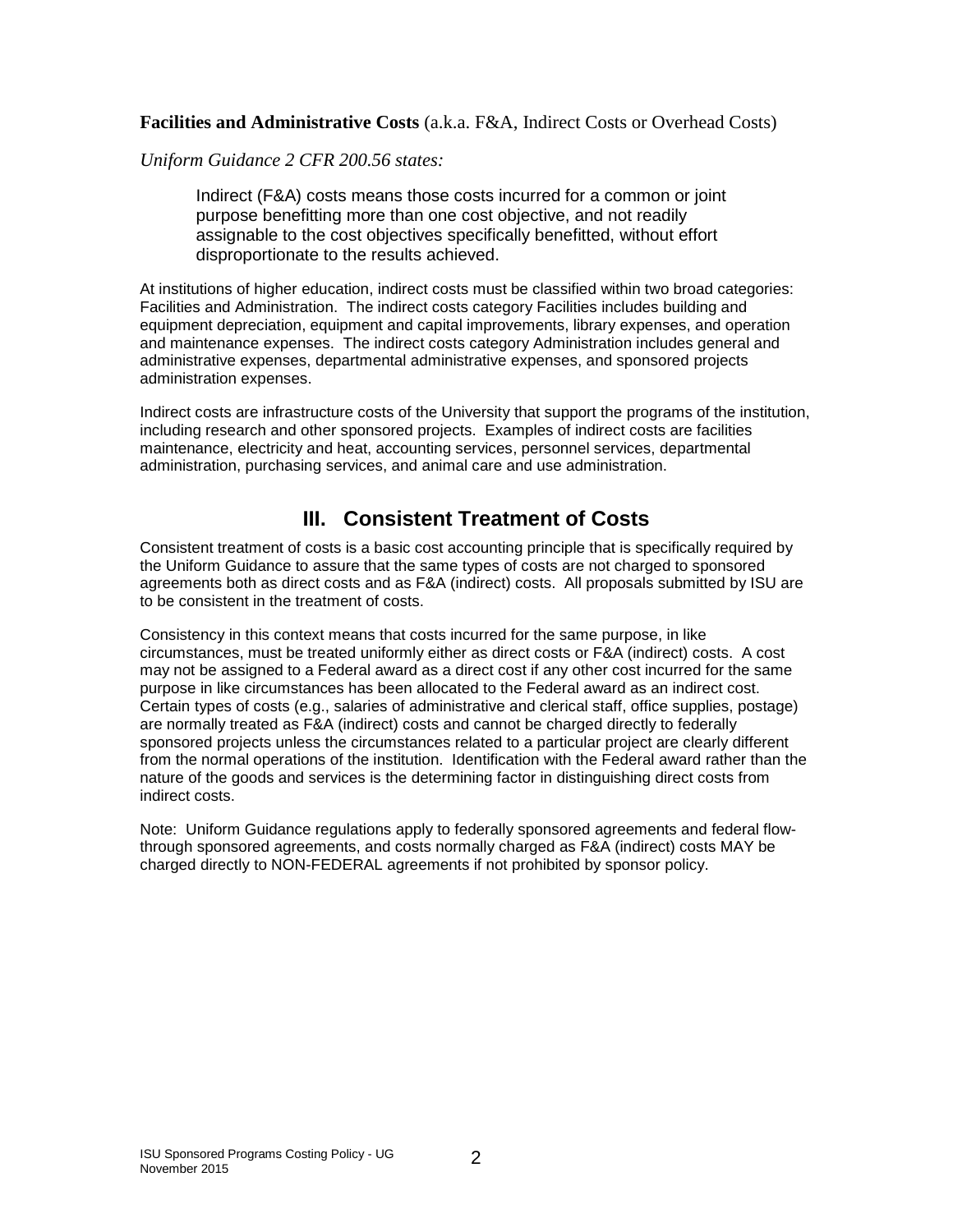# **IV. Distribution of Direct Costs Between Two or More Sponsored Projects**

The Uniform Guidance provides two methods for allocating an allowable direct cost to two or more sponsored projects.

*Uniform Guidance 2 CFR 200.405(d) states:*

If a cost benefits two or more projects or activities in proportions that can be determined without undue effort or cost, the cost must be allocated to the projects based on the proportional benefit.

If a cost benefits two or more projects or activities in proportions that cannot be determined because of the interrelationship of the work involved, then the costs may be allocated or transferred to benefitted projects on any reasonable documented basis.

### **A. The Proportional Benefit Rule**

The proportional benefit rule applies when it is possible to determine the proportional benefit of the cost to each project. The cost is allocated according to the proportion of benefit provided to each project. For example, the cost of lab supplies might be allocated based upon the quantity used (or planned to be used) on each project.

### **B. The Interrelationship Rule**

The interrelationship rule applies when it is not possible to determine the proportional benefit to each project because of the interrelationship of the work involved. The cost is distributed on any reasonable basis because the proportional benefit cannot be quantified and identified to the individual projects. For example, the cost of lab supplies might be allocated based upon the allocation of employee salaries to each project.

# **V. Unlike Circumstances Where Direct Charging of Costs Normally Treated as F&A (Indirect) Costs May Be Appropriate**

Certain types of costs (salaries and related benefits of administrative and clerical staff, office supplies, postage, subscriptions and memberships, and telecommunication line charges) are normally treated as F&A (indirect) costs. Costs normally charged as F&A (indirect) costs may be charged as direct costs when unlike circumstances exist. Unlike circumstances exist only when the specific activities related to the project are clearly different in type or significantly different in scale than normal or typical circumstances.

The Principal [Investigator](http://www.asu.edu/aad/manuals/rsp/rsp004.html#investigator) must exercise judgment in identifying situations where unlike circumstances exist and obtain any required prior written approvals.

Listed below are various types of F&A (indirect) costs that may be appropriate to directly charge to federally sourced projects when unlike circumstances exist and the required conditions are met.

### **A. Administrative and Clerical Salaries**

The salaries of administrative and clerical staff should normally be treated as F&A (indirect) costs. The direct charging of administrative and clerical salaries may be appropriate where the nature of the work performed under a particular project requires an extensive amount of administrative or clerical support which is significantly greater than the routine level of such services provided by ISU departments.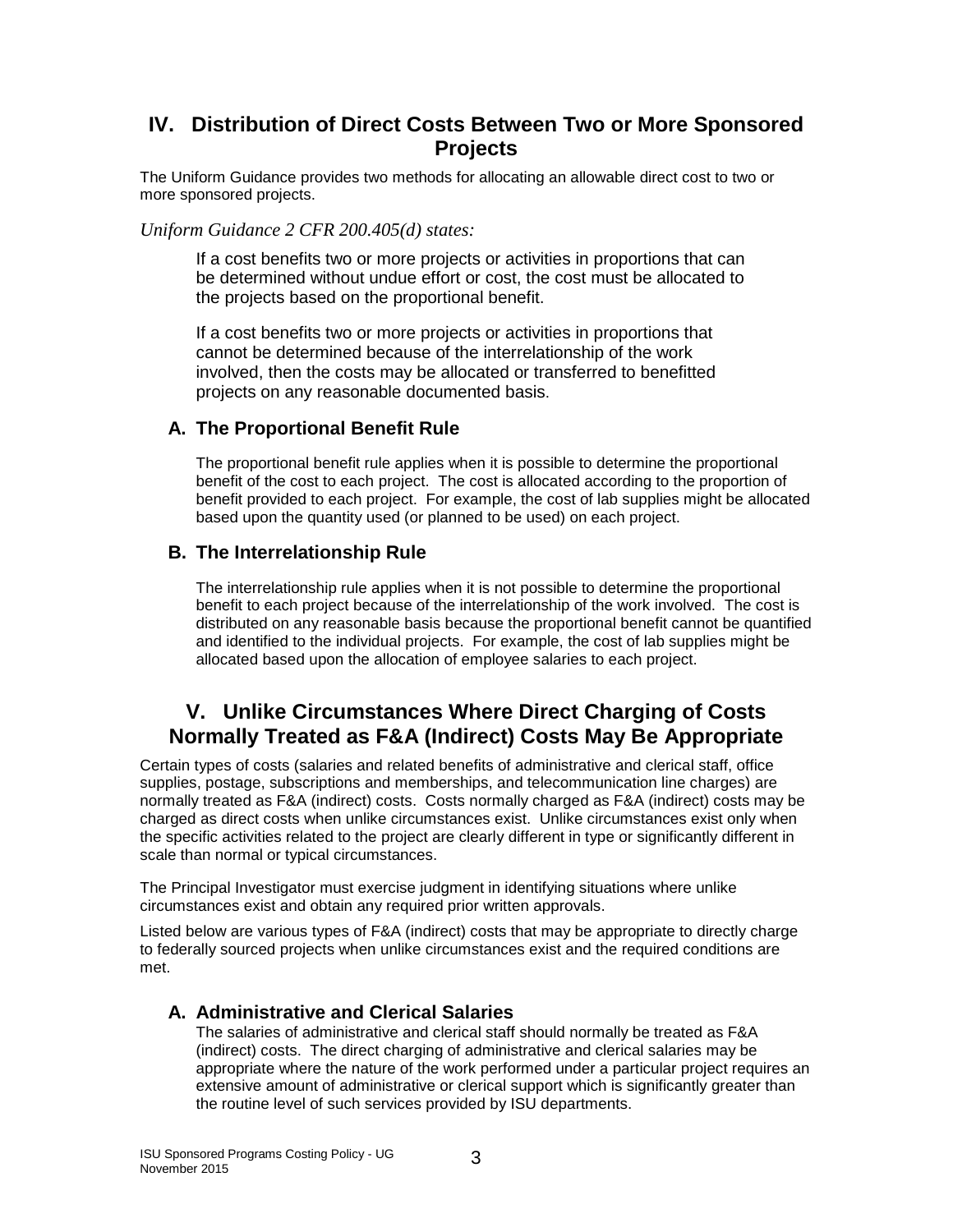Direct charging of these costs is appropriate only if all of the following conditions are met:

- (1) Administrative or clerical services are integral to a project or activity;
- (2) Individuals involved can be specifically identified with the project or activity;
- (3) Such costs are explicitly included in the proposal budget and justification or have the prior written approval of the Federal awarding agency; and
- (4) An administrative effort of at least 15 percent FTE is required to complete the specific and distinctive requirements of a particular grant, cooperative agreement or contract.

If all of these required conditions are met, the PI must include sufficient justification of the proposed costs in the proposal's budget justification.

### **B. Office Supplies**

Office supplies are normally treated as F&A (indirect) costs. However, such costs may be directly charged where office supplies are not for general use and can be identified closely with a specific project (e.g., envelopes to mail a large survey, notebooks for research results, or supplies for presentations to disseminate project results). Expenditure documentation must be maintained by the department according to ISU records retention policy that clearly justifies the unlike circumstances for office supply costs.

### **C. Postage**

Postage is normally treated as an F&A (indirect) cost. However, a particular project may have an exceptional need for postage (e.g., the mailing of a large number of survey questionnaires, or the mailing of numerous project deliverables). As these postage costs are directly related to a specific award and are extraordinary compared to routine postage requirements, it may be appropriate to charge the project directly for postage costs. Expenditure documentation must be maintained by the department according to ISU records retention policy that clearly justifies the unlike circumstances for postage costs.

### **D. Subscriptions and Memberships**

Subscriptions and memberships are normally treated as F&A (indirect) costs due to their general nature. However, unlike circumstances may support the direct charging of these costs (e.g., the subscription's content is specifically and directly related to the sponsored project, the membership is the only means of obtaining a specific journal directly related to a sponsored project, the membership is required to attend a conference where the project's research results will be shared). Expenditure documentation must be maintained by the department according to ISU records retention policy that clearly justifies the unlike circumstances for subscription and membership costs.

### **E. Telecommunications Costs**

Telecommunications costs for basic services including monthly cell phone charges, monthly ethernet charges, monthly phone line charges, and installation costs are normally treated as F&A (indirect) costs. However, the direct charging of these costs may be appropriate if a project has unique requirements (e.g., extensive use of telephone surveys, a hotline or crisis line is a project requirement, communications needed with project activities at remote locations). When unlike circumstances exist for telecommunications costs, the PI should clearly justify the proposed costs in the proposal's budget justification. Expenditure documentation must be maintained by the department according to ISU records retention policy that clearly justifies the unlike circumstances for telecommunications costs.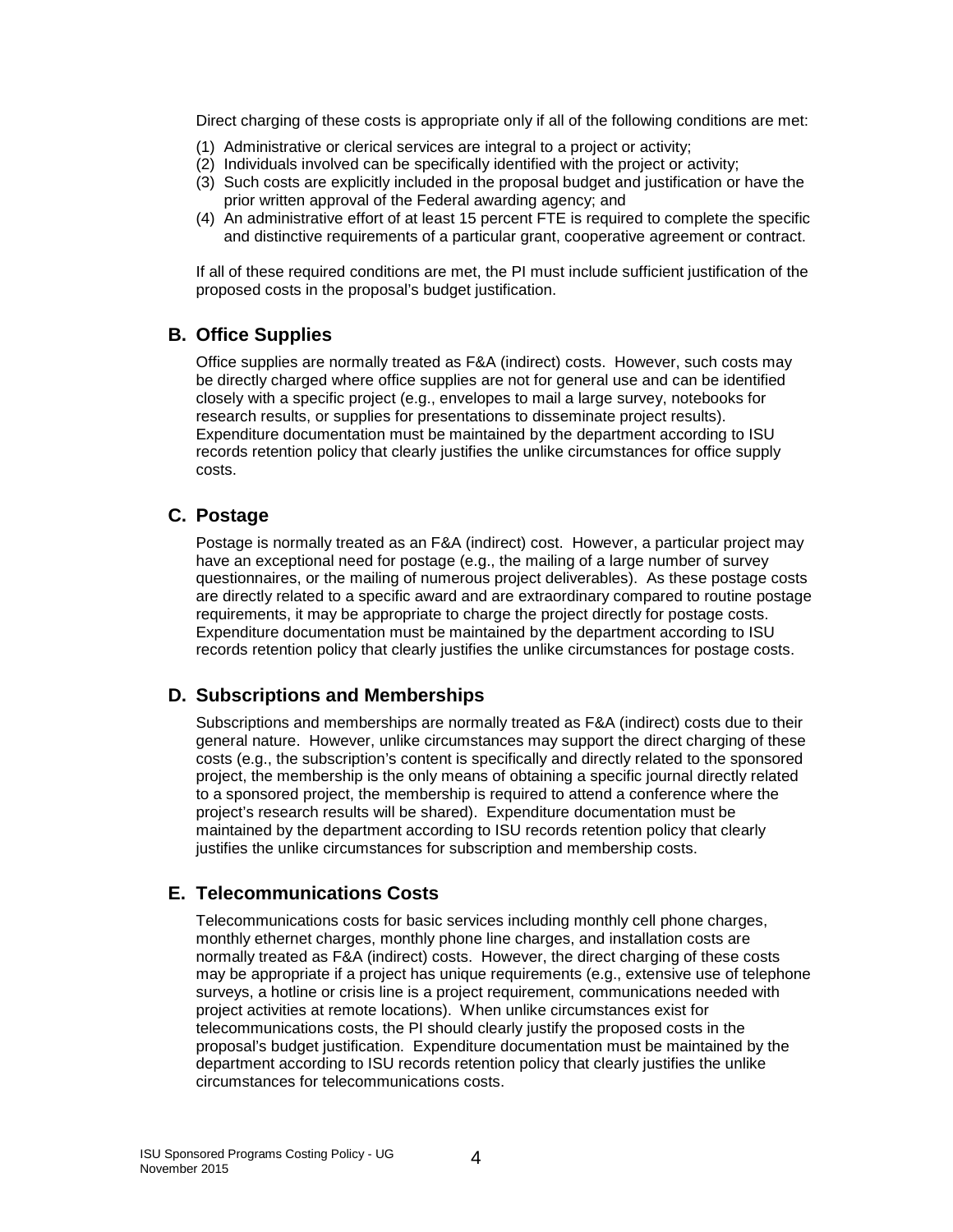Costs requiring prior approval must be identified separately and justified in the proposal budget justification, or have received written sponsor approval before the costs are incurred. See 2 CFR 200.407 for the list of costs requiring prior written approval.

The allowability of costs can be difficult to determine. In order to avoid the subsequent disallowance of costs, ISU can request written approval from the sponsoring agency in advance of the incurrence of unusual or special costs.

# **VI. Procedures for Documenting Unlike Circumstances After Award Issuance**

Unlike circumstances (i.e. the direct charging to a sponsored project of costs normally considered to be F&A (indirect) costs) should be anticipated and justified in the proposal budget and budget justification submitted to the sponsoring agency. However, where such costs were not anticipated and justified in the proposal, costs that meet the conditions of unlike circumstances will require sponsoring agency approval before such costs are incurred (i.e. administrative and clerical salaries) or require expenditure documentation supporting the justification of the unlike circumstances (i.e. office supplies, postage, subscriptions and memberships, telecommunications costs).

The Office of Sponsored Programs Administration will assist in determining if prior written approval from the sponsoring agency is required.

The justification prepared by the department must document the same information that would have been provided to the sponsoring agency in the proposal budget and budget justification. It must also explain why the cost was not included in the original budget.

Unless sponsoring agency approval is obtained, the Principal Investigator and/or department are responsible for any subsequent disallowed costs.

### **Contact Information**

Please contact the Office of Sponsored Programs Administration at 294-5225 or Sponsored Programs Accounting at 294-4569 with any questions about this policy.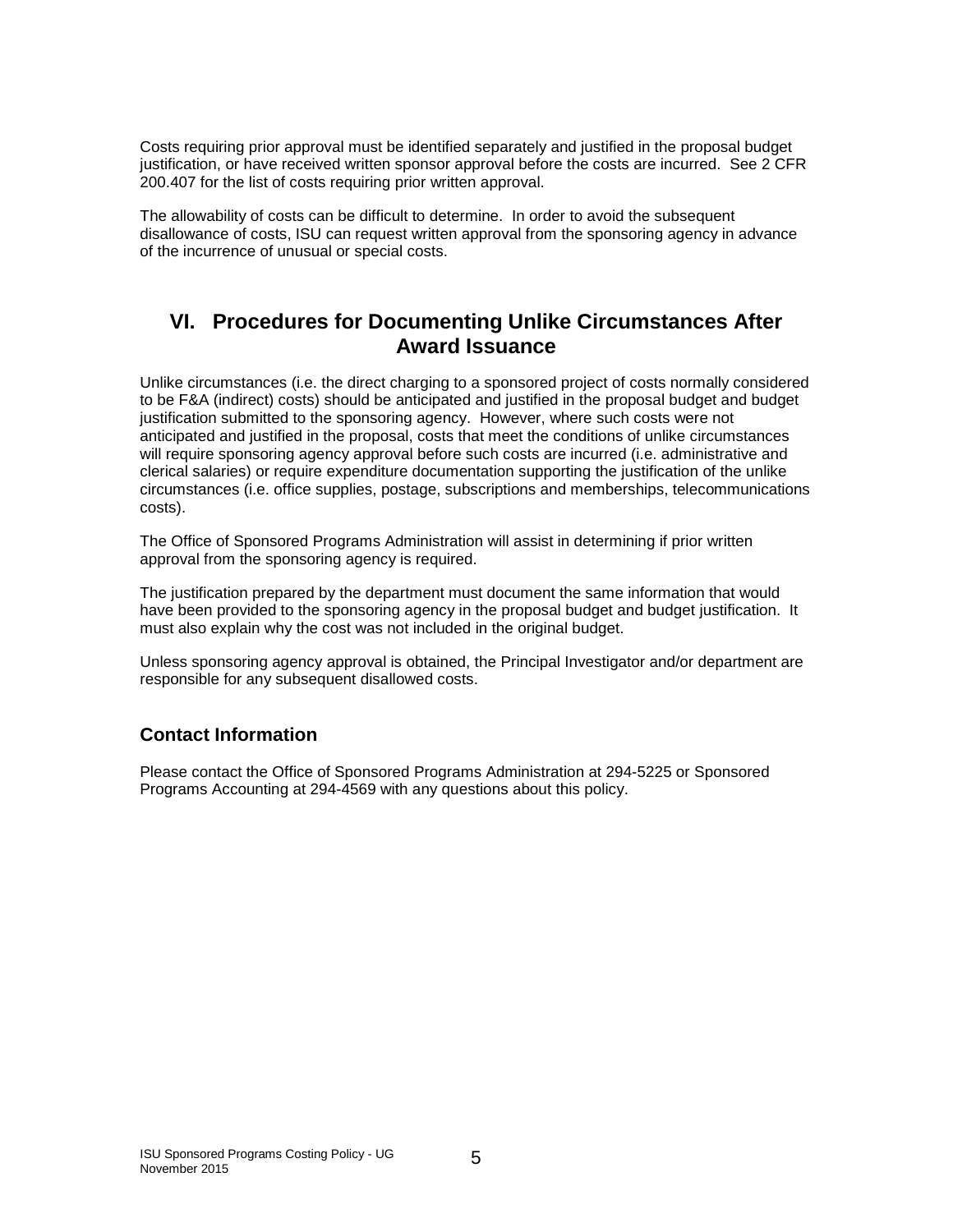# **VII. General Criteria for the Treatment of Costs**

# **A. Direct Costs - Allowable**

The following types of costs should be directly charged to sponsored agreements when they can be specifically identified to the work performed under those agreements. Costs benefitting multiple projects or activities must be allocated. See Section IV.

#### • **Salaries, Wages and Fringe Benefits:**

- Faculty Research associates Predoctoral and postdoctoral fellows Technicians, lab assistants, graduate students
- **Travel Costs:**

Domestic travel Foreign travel

#### • **Graduate Student Tuition**

#### • **Materials and Supplies:**

Computing devices under \$5,000/unit Chemicals Laboratory supplies Computer software **Drugs** Books Uniforms Photographic supplies Tools Animals

#### • **Other Direct Costs:**

Radioactive waste disposal Consulting services Animal care Long distance telephone costs Freight and express Human subject costs

Costs that are normally treated as indirect costs MAY be charged to NON-FEDERAL sponsored agreements if permitted by the sponsor's policies/practices or are otherwise approved by the sponsor.